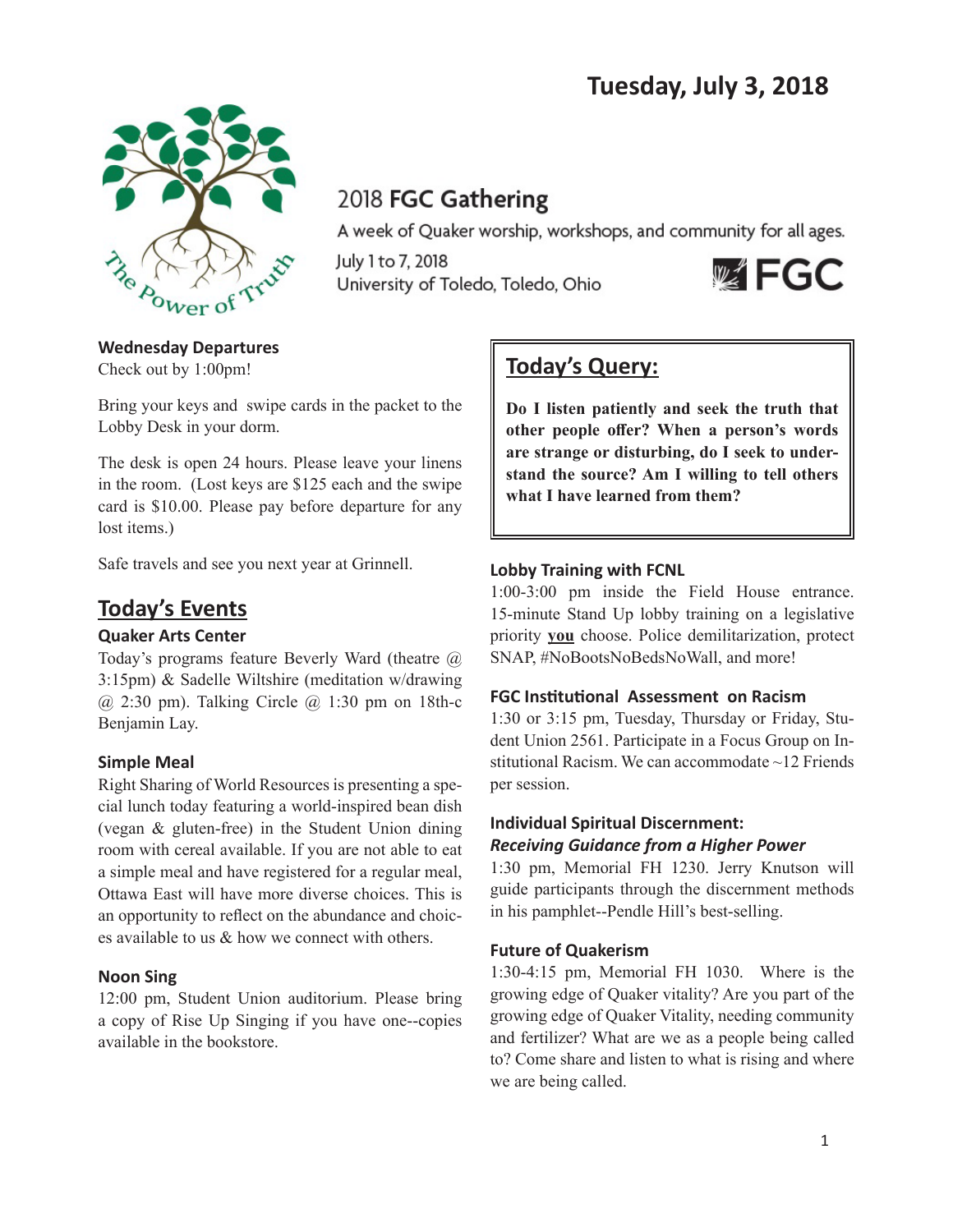# **Tuesday, July 3, 2018**

#### **Free Bike Repair**

1:30-3:30 pm, International House Bike Parking area. Free bike inspections, adjustments, minor repairs (bring parts) by a pro bike mechanic. While you wait or call 608-239-9754 for appt.

**Correction: An Opportunity to Lift Up Concerns for Transgender Women of Color will meet in Student Union 3020, not Mem. Field House.**

#### **Want a free Scattergood T-shirt?**

1:30 and again at 3:15 pm in Memorial FH 2220. Learn about the Scattergood Friends School's integration of its organic farm into the school's college prep curriculum, its successful adoption of a trans-inclusive residential policy, and other opportunities.

#### **Correction: Dr. Barbara Mann**

3:15-4:15 pm, Memorial FH 2920. University of Toledo professor Dr. Barbara Mann, Bear Clan, Ohio Seneca, will talk bout the Moundbuilders who lived in this area. *\*Note: This was mistakenly listed as an event on the Monday daily!*

#### **Folkdance Musicians Needed**

3:15-4:15 pm Tues, Wed, Thurs rehearsals, Memorial FH 2840. Questions? Call Sue: 715-853-6871.

#### **Polyamory Discussion**

3:15 pm, Memorial FH 2210. Do you experience truth in loving relationships with more than one person? Let's talk about polyamory, explore this modality, and seek to understand it.

#### **Dynamic Governance Working Group**

3:15 pm Memorial FH 1110. AYF only! Energize & enliven participation in your community's work. Experiential workshop re-exploring spirit-led discernment. Quaker Process Plus!

#### **Quaker Fundraisers Events**

3:15 pm, Memorial FH 1230. The Quaker Fundraisers Gathering will be this fall in Philadelphia. Join us to learn about event details!

4:30 pm, Memorial FH 1230. Learn how Friends Fiduciary Corporation works with individuals to support Quaker schools, organizations and Meetings.

#### **Quaker Veterans**

4:30 pm, Memorial FH 2030. Check in with other Quaker Veterans.

#### **Squash**

1:30 pm, 3:15 pm, 4:30 pm. Want to hit some squash balls & have fun? I'm an experienced beginner open to playing nearly any afternoon. Mary Ann Percy: 360-201-5992.

### **Tai Chi Outside**

5:00 pm Monday-Friday, Front of Student Union near the fountain. All are welcome!

#### **Silent Worship with Young Friends**

Discover how you can help children have the direct experience of God. Brief hands-on demos of Finding the Light in You, Bright Silent Worship with Young Friends, a handbook that makes it simple.

#### **Night Owl's Lounge**

10 pm until late, Presidents 3rd Floor Lounge. Whooooo is up late? Are you a night owl? Join us for games & friends.

#### **Announcements**

#### **Additional Long Term Parking Lot**

Lot 25-S is now available for long term parking. This is in addition to lots 8, 9, and 27-B.

#### **Convenience Stores**

The stores on campus are closed, but there are others nearby: 7-11 at 2601 W. Bancroft St (.6 mile); Stop & Go at 1223 N. Byrne Rd.(.8 mile); Rite Aid at 3325 Central Ave (1.2 miles).